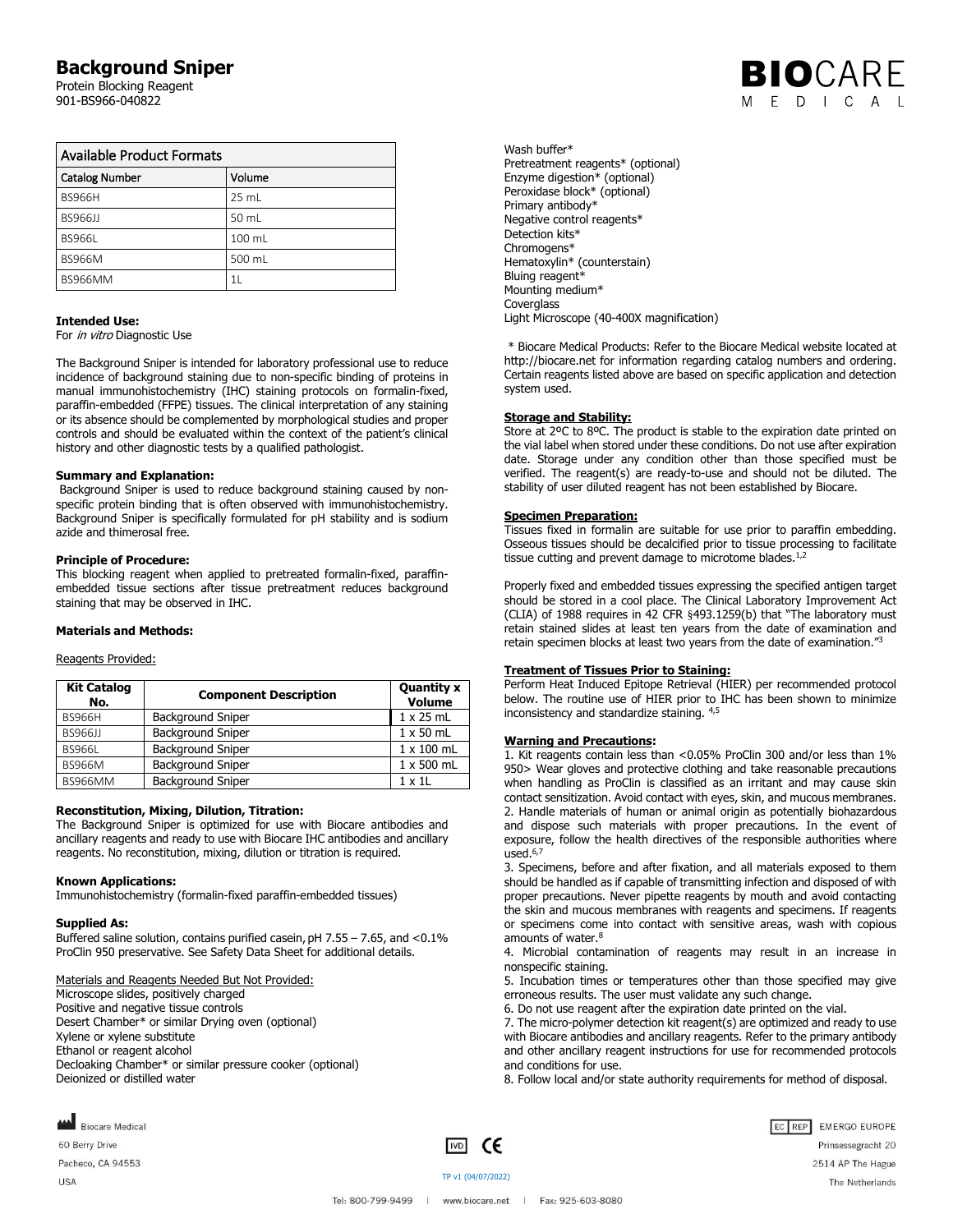Protein Blocking Reagent 901-BS966-040822

9. The SDS is available upon request and is located at http://biocare.net. 10. Report any serious incidents related to this device by contacting the local Biocare representative and the applicable competent authority of the Member State or country where the user is located.

This product contains components classified as indicated in the table below in accordance with the Regulation (EC) No. 1272/2008

| <b>Hazard</b> | Code | <b>Hazard Statement</b>             |
|---------------|------|-------------------------------------|
|               | H317 | May cause an allergic skin reaction |

# **Instructions for Use:**

The Background Sniper reagents are optimized for use with Biocare antibodies and ancillary reagents. Refer to the primary antibody information for use for recommended protocols and conditions for use. Incubation times and temperatures will vary depending on the specific antibody protocol followed.

When using an automated staining instrument, consult the specific instrument operator manual and instructions for use for operating parameters.

Apply Background Sniper prior to the application of primary antibody as follows:

1. Add 2-5 drops (enough to cover entire tissue section) and incubate for 10- 15 minutes at room temperature.

2. Rinse slides in TBS Wash Buffer.

3. Apply primary antibody as directed on primary antibody datasheet.

## **Technical Note:**

1. Background Sniper is a very strong blocking reagent, and in most cases should not remain on the tissue for more than 15 minutes.

#### **Quality Control:**

Refer to CLSI Quality Standards for Design and Implementation of Immunohistochemistry Assays; Approved Guideline-Second edition (I/LA28- A2) CLSI Wayne, PA USA (www.clsi.org). 2011<sup>9</sup>

Positive and negative controls should be run simultaneously with all patient specimens. If unexpected staining is observed which cannot be explained by variations in laboratory procedures and a problem with the reagent is suspected, contact Biocare's Technical Support at 1-800-542-2002 or via the technical support information provided on biocare.net.

#### Positive Tissue Control:

External positive control materials should be fresh specimens fixed, processed, and embedded as soon as possible in the same manner as the patient sample(s). Positive tissue controls are indicative of correctly prepared tissues and proper staining techniques. One positive external tissue control for each set of test conditions should be included in each staining run.

The tissues used for the external positive control materials should be selected from patient specimens with well-characterized low levels of the positive target activity that gives weak positive staining. The low level of positivity for external positive controls is designed so to ensure detection of subtle changes in the primary antibody sensitivity from instability or problems with the IHC methodology. Commercially available tissue control slides or specimens processed differently from the patient sample(s) validate reagent performance only and do not verify tissue preparation.

Known positive tissue controls should only be utilized for monitoring the correct performance of processed tissues and test reagents, rather than as an aid in formulating a specific diagnosis of patient samples. If the positive tissue controls fail to demonstrate positive staining, results with the test specimens should be considered invalid.

**BIO**CARE  $F D L C A$ 

#### Negative Tissue Control:

Use a negative tissue control fixed, processed, and embedded in a manner identical to the patient sample(s) with each staining run to verify the specificity of the IHC primary antibody for demonstration of the target antigen, and to provide an indication of specific background staining (false positive staining). Also, the variety of different cell types present in most tissue sections can be used by the laboratorian as internal negative control sites to verify the IHC's performance specifications. The types and sources of specimens that may be used for negative tissue controls are listed in the Performance Characteristics section.

If specific staining (false positive staining) occurs in the negative tissue control, results with the patient specimens should be considered invalid.

#### Nonspecific Negative Reagent Control:

Use a nonspecific negative reagent control in place of the primary antibody with a section of each patient specimen to evaluate nonspecific staining and allow better interpretation of specific staining at the antigen site. Ideally, a negative reagent control contains an antibody produced and prepared (i.e. diluted to same concentration using same diluent) for use in the same way as the primary antibody but exhibits no specific reactivity with human tissues in the same matrix/solution as the Biocare antibody. Diluent alone may be used as a less desirable alternative to the previously described negative reagent controls. The incubation period for the negative reagent control should correspond to that of the primary antibody.

When panels of several antibodies are used on serial sections, the negatively staining areas of one slide may serve as a negative/nonspecific binding background control for other antibodies. To differentiate endogenous enzyme activity or nonspecific binding of enzymes from specific immunoreactivity, additional patient tissues may be stained exclusively with substrate-chromogen or enzyme complexes (PAP, avidin-biotin, streptavidin) and substrate-chromogen, respectively.

# Assay Verification:

Prior to initial use of an antibody or staining system in a diagnostic procedure, the user should verify the antibody's specificity by testing it on a series of inhouse tissues with known immunohistochemical performance characteristics representing known positive and negative tissues. Refer to the quality control procedures previously outlined in this section of the product insert and to the quality control recommendations of the CAP Certification Program<sup>10</sup> for Immunohistochemistry and/or the NCCLS IHC guideline $^{11}$ . These quality control procedures should be repeated for each new antibody lot, or whenever there is a change in assay parameters. Tissues listed in the Performance Characteristics section are suitable for assay verification.

# **Troubleshooting:**

Follow the antibody specific protocol recommendations according to data sheet provided. If atypical results occur, contact Biocare's Technical Support at 1-800-542-2002.

## **Interpretation of Staining:**

A primary antibody works in conjunction with ancillary reagents to produce a colored reaction at the antigen sites localized by the primary antibody. Background block ancillary reagents assist with reducing non-specific background staining to facilitate interpretation of the antibody-antigen specific staining reaction. Prior to interpretation of patient results, the staining of controls must be evaluated by a qualified pathologist. Negative controls are evaluated and compared to stained slides to ensure any staining observed is not a result of nonspecific interactions.

# Positive Tissue Control:

The positive tissue control stained with indicated antibody should be examined first to ascertain that all reagents are functioning properly. The

**MA** Biocare Medical 60 Berry Drive Pacheco, CA 94553

**USA** 

 $\boxed{VD}$  CE

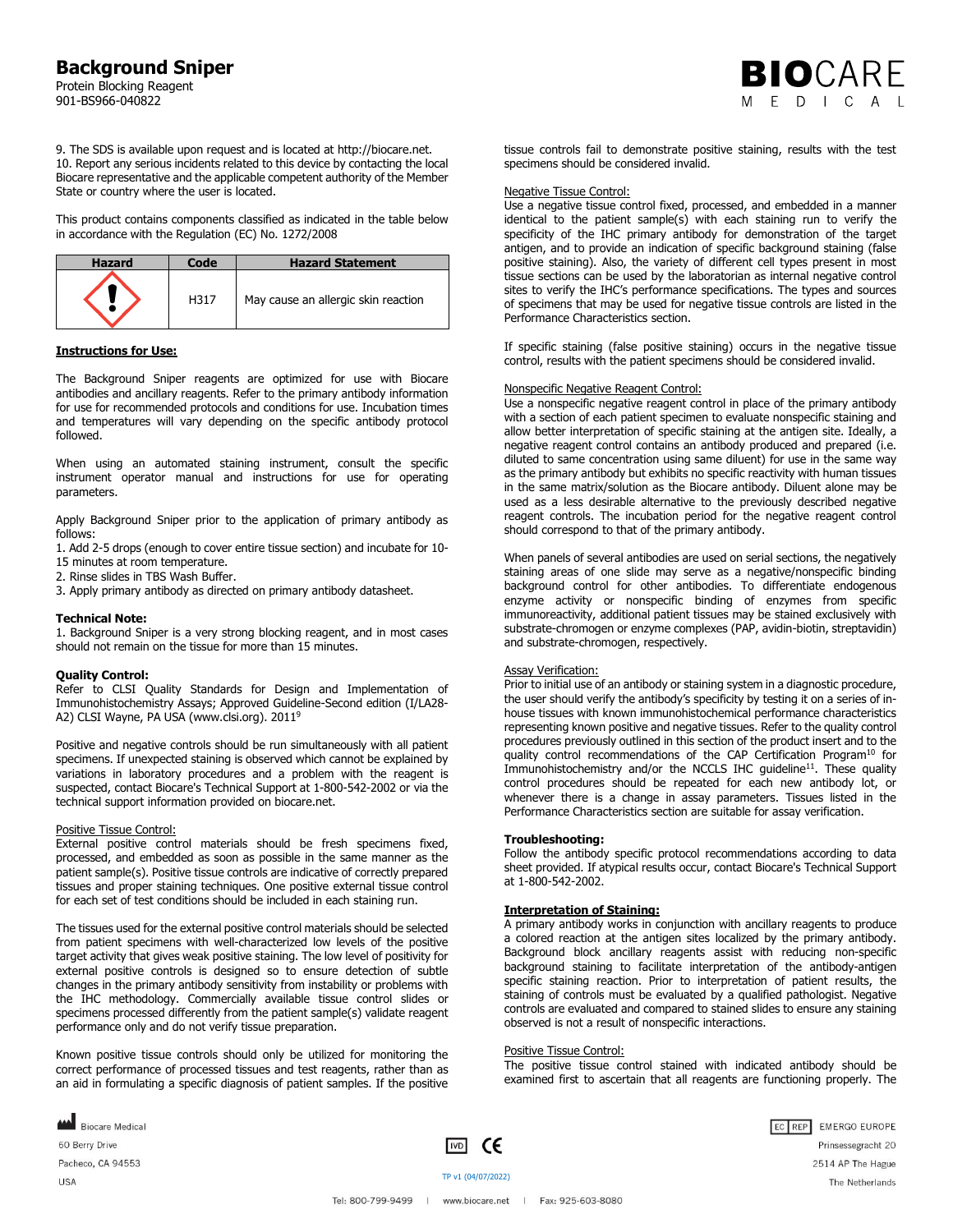Protein Blocking Reagent 901-BS966-040822

appropriate staining of target cells (as indicated above) is indicative of positive reactivity. If the positive tissue controls fail to demonstrate positive staining, any results with the test specimens should be considered invalid.

The color of the reaction product may vary depending on substrate chromogens used. Refer to substrate package inserts for expected color reactions. Further, metachromasia may be observed in variations of the method of staining.<sup>12</sup>

When a counterstain is used, depending on the incubation length and potency of the counterstain used, counterstaining will result in a coloration of the cell nuclei. Excessive or incomplete counterstaining may compromise proper interpretation of results. Refer to protocol(s) for recommended counterstain.

## Negative Tissue Control:

The negative tissue control should be examined after the positive tissue control to verify the specificity of the labeling of the target antigen by the primary antibody. The absence of specific staining in the negative tissue control confirms the lack of antibody cross reactivity to cells/cellular components. If specific staining (false positive staining) occurs in the negative external tissue control, results with the patient specimen should be considered invalid.

Nonspecific staining, if present, usually has a diffuse appearance. Sporadic staining of connective tissue may also be observed in sections from excessively formalin-fixed tissues. Use intact cells for interpretation of staining results. Necrotic or degenerated cells often stain nonspecifically.

## Patient Tissue:

Examine patient specimens stained with indicated antibody last. Positive staining intensity should be assessed within the context of any nonspecific background staining of the negative reagent control. As with any immunohistochemical test, a negative result means that the antigen was not detected, not that the antigen was absent in the cells/tissue assayed. If necessary, use a panel of antibodies to identify false-negative reactions.

Refer to Summary and Explanation, Limitations, and Performance Characteristics for specific information regarding indicated antibody immunoreactivity.

# **Limitations:**

# General Limitations:

- 1. For in vitro diagnostic (IVD) Use
- 2. This product is for professional use only: Immunohistochemistry is a multistep diagnostic process that consists of specialized training in the selection of the appropriate reagents; tissue selection, fixation, and processing; preparation of the IHC slide; and interpretation of the staining results.
- 3. For use by physician prescription only. (Rx Only)
- 4. Tissue staining is dependent on the handling and processing of the tissue prior to staining. Improper fixation, freezing, thawing, washing, drying, heating, sectioning or contamination with other tissues or fluids may produce artifacts, antibody trapping, or false negative results. Inconsistent results may be due to variations in fixation and embedding methods, or to inherent irregularities within the tissue.<sup>12</sup>
- 5. Excessive or incomplete counterstaining may compromise proper interpretation of results.
- 6. The clinical interpretation of any positive or negative staining should be evaluated within the context of clinical presentation, morphology, and other histopathological criteria. The clinical interpretation of any positive or negative staining should be complemented by morphological studies using proper positive and negative internal and external controls as well as other diagnostic tests. It is the responsibility of a qualified pathologist who is familiar with the proper use of IHC antibodies, reagents, and methods to interpret all the steps used to prepare and interpret the final IHC preparation.

7. The optimum protocols for a specific application can vary. These include, but are not limited to fixation, heat-retrieval method, incubation times, antibody dilution, tissue section thickness and detection kit used. Refer to the primary antibody and other ancillary reagent instructions for use for recommended protocols and conditions for use. The data sheet recommendations and protocols are based on exclusive use of Biocare products. Ultimately, it is the responsibility of the investigator to determine optimal conditions.

**BIO**CARE M E D I C A L

- 8. This product is not intended for use in flow cytometry. Performance characteristics have not been determined for flow cytometry.
- 9. Tissues from persons infected with hepatitis B virus and containing hepatitis B surface antigen (HBsAg) may exhibit nonspecific staining with horseradish peroxidase.<sup>14</sup>
- 10. Reagents may demonstrate unexpected reactions in previously untested tissues. The possibility of unexpected reactions even in tested tissue groups cannot be completely eliminated due to biological variability of antigen expression in neoplasms, or other pathological tissues.<sup>15</sup> Contact Biocare's Technical Support at 1-800-542-2002, or via the technical support information provided on biocare.net, with documented unexpected reaction(s).
- 11. Normal/nonimmune sera from the same animal source as secondary antisera used in blocking steps may cause false-negative or false-positive results due to autoantibodies or natural antibodies.
- 12. False-positive results may be seen due to non-immunological binding of proteins or substrate reaction products. They may also be caused by pseudo peroxidase activity (erythrocytes), endogenous peroxidase activity (cytochrome C), or endogenous biotin (e.g., liver, breast, brain, kidney) depending on the type of immunostain used.<sup>13</sup>
- 13. A negative result means that the antigen was not detected, not that the antigen was absent in the cells or tissue examined.

# Product Specific Limitations:

No specific product limitations.

# **Performance Characteristics:**

Staining was performed using protocols provided in the antibody specific instructions for use or as specified. Sensitivity and specificity of staining was evaluated across a range of normal and neoplastic tissue types evaluated during development of primary antibodies.

## Reproducibility:

The reproducibility of Biocare's blocking reagents is verified through a measurement of intermediate precision in which various reagent lots were tested over an extended period of time using various operators, analysts, reagent lots, tissue samples, and equipment. The staining obtained for each detection reagent evaluated was consistent and performed as expected.

## **Troubleshooting:**

- 1. No staining of any slides Check to determine appropriate positive control tissue, antibody, and detection products have been used. Check for incomplete or improper wax removal or pretreatment.
- 2. Weak staining of all slides Check to determine appropriate positive control tissue, antibody, and detection products have been used.
- 3. Excessive background of all slides There may be high levels of excess non-specific protein interaction (use a protein block, such as serum- or casein-based blocking solution).
- 4. Tissue sections wash off slides during incubation Check slides to ensure they are positively charged.
- 5. Specific staining too dark Check protocol to determine if proper antibody titer was applied to slide, as well as proper incubation times for all reagents. Additionally, ensure the protocol has enough washing steps to remove excess reagents after incubation steps are completed.